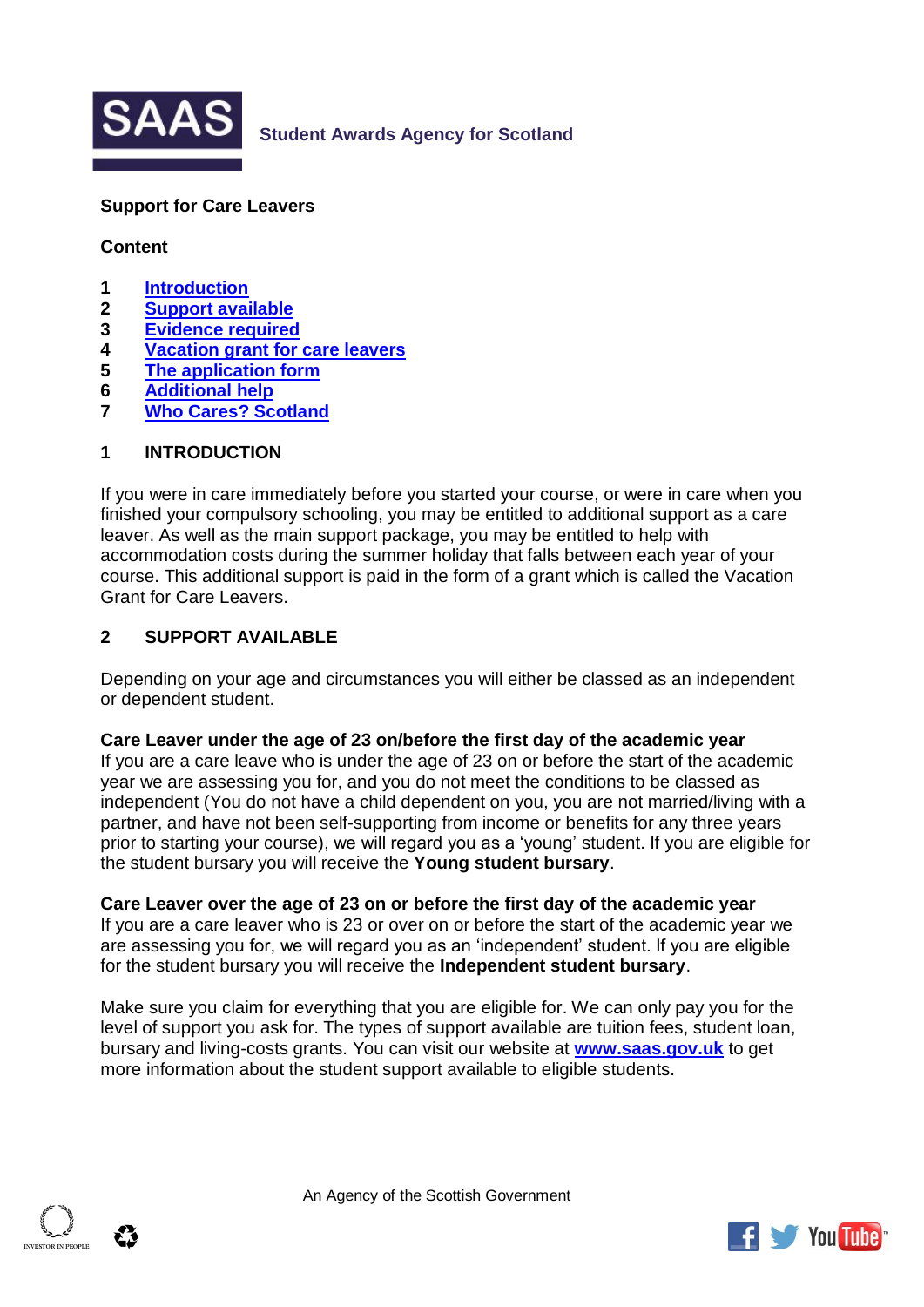# **3 EVIDENCE REQUIRED TO PROVE YOU ARE A CARE LEAVER**

To prove you are a care leaver, we will need a letter from your Social Worker or Social Work Department confirming that you were 'looked-after' or had been subject to a custodianship order throughout any 3 month period which ended on or after your 16<sup>th</sup> birthday and before the first day of your course.

If you cannot give us the above, we will accept a letter, on company header paper, from a professional person\* who knows your circumstances and can confirm that you are a care leaver.

If you are claiming the vacation grant for care leavers you will be required to send in additional evidence in order to be assessed for this grant. Please see the [evidence](#page-1-1) section for the grant for more information.

\*A professional person can be, for example, a doctor, lawyer, teacher, counsellor, student adviser or minister or religion.

## <span id="page-1-0"></span>**4 VACATION GRANT FOR CARE LEAVERS**

If you have been in care and require help with your accommodation costs you may be able to claim the Vacation Grant for Care Leavers.

The grant is intended to cover accommodation costs during the summer holiday that falls between each year of your course. The maximum that we can pay is £105 a week during the vacation. We pay this direct to the landlord; we cannot pay it to you.

You cannot claim the grant for the summer holiday that falls before the start of the first year of your course or the summer holiday after you graduate. However, you **can** apply if you are progressing from an HNC/HND directly to another course without a break in study.

You do not have to be staying in private rented accommodation or halls of residence to claim this grant. You can still apply if you are staying with a friend or relative or continuing to live with foster carers.

## **ELIGIBILITY CRITERIA FOR VACATION GRANT FOR CARE LEAVERS**

To be eligible for this grant you must meet **all** of the following conditions:

- Have been in the 'care' of (looked after by) a local authority or voluntary organisation or have been subject to a custodianship order throughout any 3 month period which ended on or after your  $16<sup>th</sup>$  birthday and before the first day of your course. We can only count a continuous period of 3 months. We cannot add together shorter periods to make the necessary qualifying period.
- Be under the age of 23 on the first day of your course.
- Your living-cost support must not have been assessed on parental income.
- Not be in receipt of Housing Benefit (HB). However, if your HB does not meet your housing costs in full, we can pay the Vacation Grant for Care Leavers **in place** of HB. It is up to you to decide which you want to claim.
- <span id="page-1-1"></span>Have claimed your full student loan entitlement.



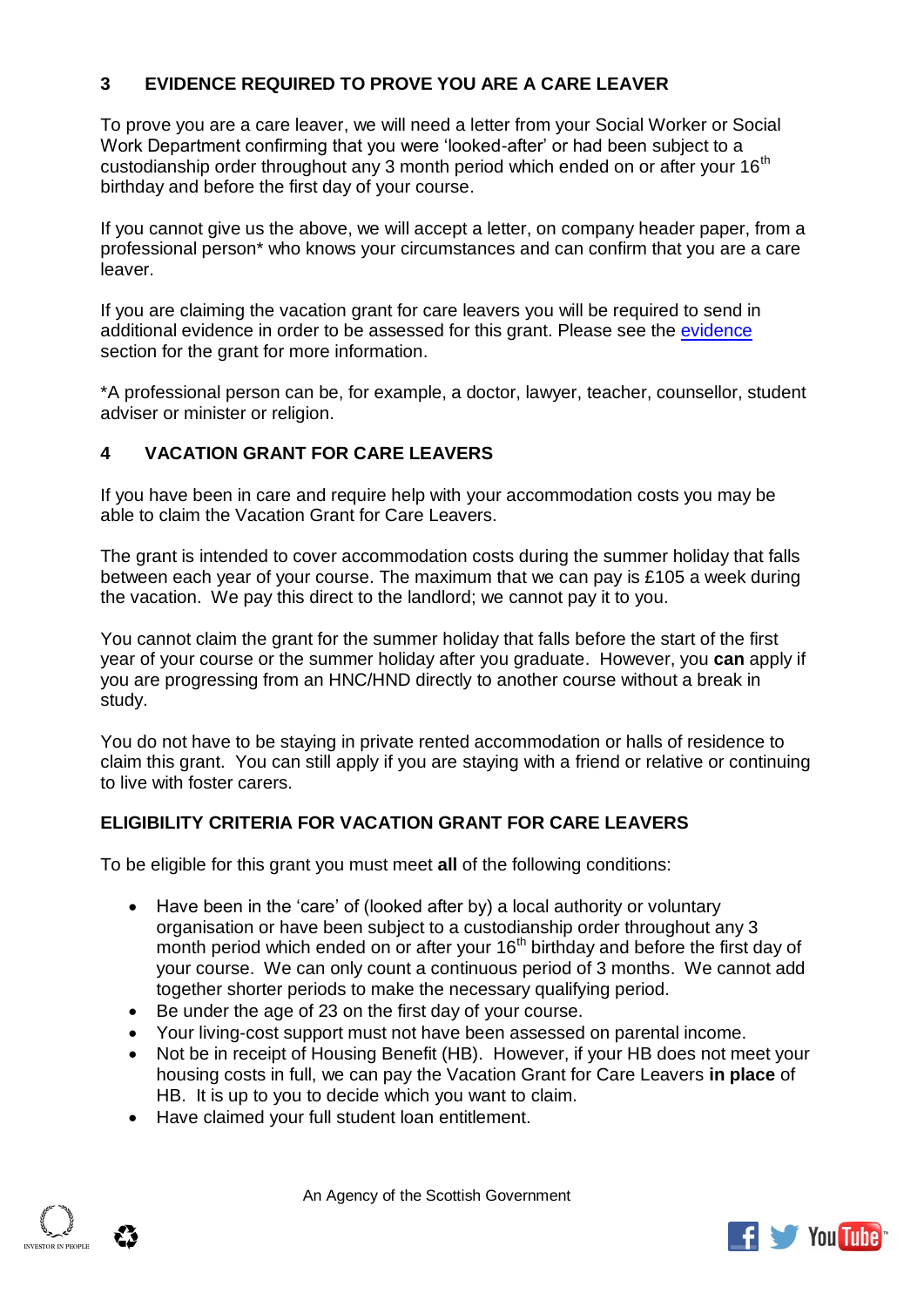## **EVIDENCE REQUIRED FOR VACATION GRANT FOR CARE LEAVERS**

We require the following evidence:

- A signed and fully completed AB06 form (we will send this to you if you indicate on your online application that you wish to claim this grant); and
- A letter from your Social Worker or Social Work Department confirming that you were 'looked-after' or had been subject to a custodianship order throughout any 3 month period which ended on or after your 16<sup>th</sup> birthday and before the first day of your course; or
- A letter from a professional person (on their organisation's headed paper), who knows your circumstances and can confirm that you are a care leaver

### **And**

- A copy of your formal rent agreement or;
- If you continue to live with the people that used to foster you, a letter from them confirming they are not in receipt of fostering fees for you; or
- A letter from the friend or relative you are staying with outlining your tenancy agreement/living arrangements.

# <span id="page-2-0"></span>**5 THE APPLICATION FORM**

The only way to apply for support is online through our [website.](http://www.saas.gov.uk/) There is help text throughout the application process that will explain how to fill in the form.

To claim the Vacation Grant for Care Leavers you must tick the box on the first page of the application, along with ticking any other support that you want to apply for, to indicate you want to apply for **'Living Cost Grants'**:



An Agency of the Scottish Government

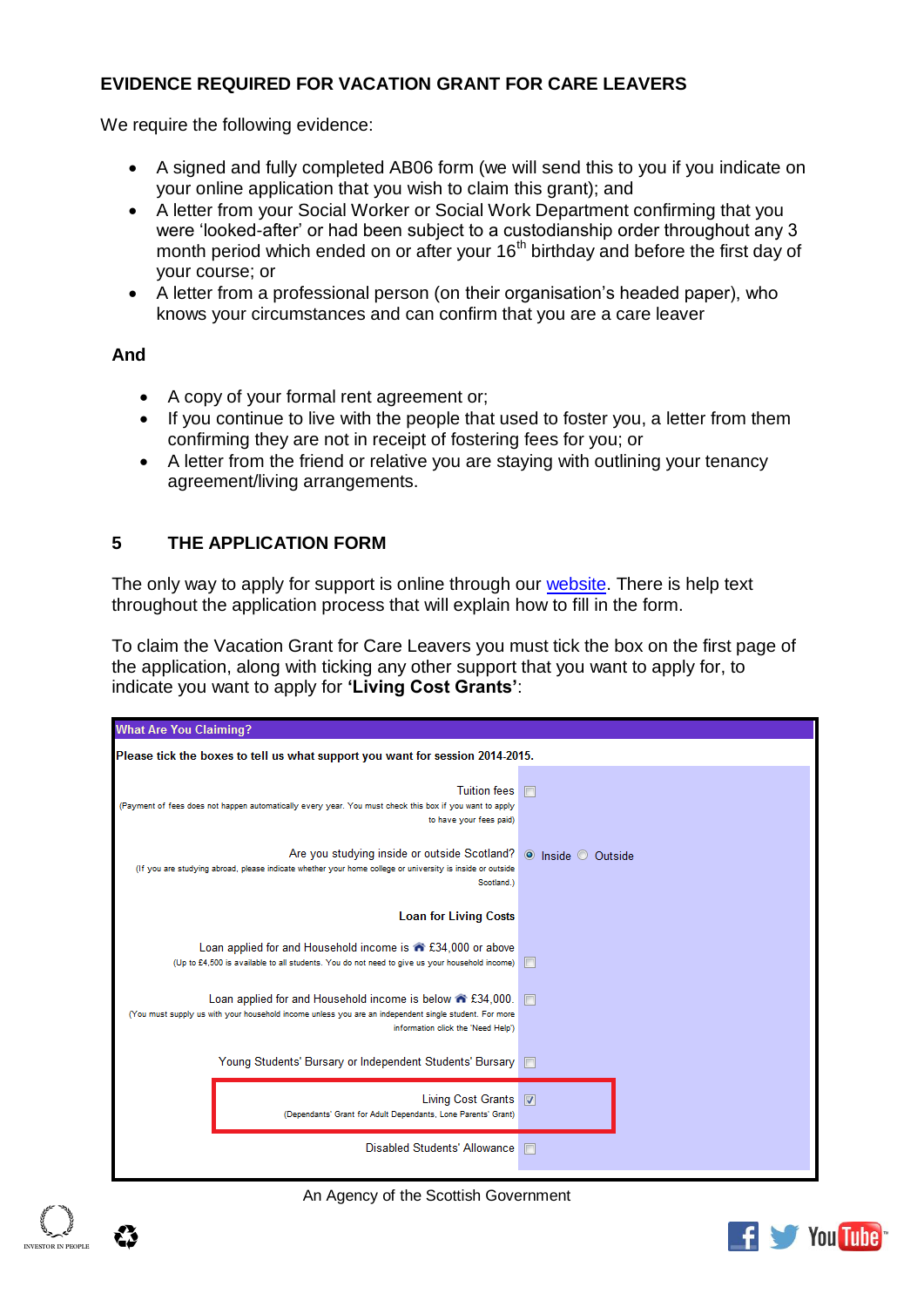If you indicated that you want to apply for living cost grants on the first page of the application, you will then see a page titled **'Living Cost Grants'** as you progress through the application. You will need to tick the box underneath the heading '**Vacation grant for care leavers'**

| <b>Living Cost Grants</b>                                                                                          |                                        |  |
|--------------------------------------------------------------------------------------------------------------------|----------------------------------------|--|
| <b>Other Supplementary Grants</b>                                                                                  | Need Help $(?)$                        |  |
| Please note that fields marked with an asterisk (*) must be completed to successfully submit an application.       |                                        |  |
|                                                                                                                    |                                        |  |
| If you are a lone parent and have a child who is dependent on you, you may be entitled to the Lone Parents' Grant. |                                        |  |
| If you wish to claim this grant please enter details of your child.                                                |                                        |  |
| First name(s)                                                                                                      |                                        |  |
| Surname                                                                                                            |                                        |  |
| Date of birth<br>(please use format dd/mm/yyyy)                                                                    |                                        |  |
| Relationship to you                                                                                                | Please select<br>l.                    |  |
|                                                                                                                    |                                        |  |
| Vacation grant for care leavers. 2                                                                                 |                                        |  |
| If you want to claim this grant tick the box and we will send you the appropriate $\square$                        |                                        |  |
| form.                                                                                                              |                                        |  |
|                                                                                                                    | Exit<br><b>Previous</b><br><b>Next</b> |  |

Before we can pay this grant, you will need to fill in an additional form which we will send to you. You will be required to complete this form and return it to us along with the relevant [evidence](#page-1-1) required.

Towards the end of the application you will be presented with a page titled **'Household Income Details'** which has conditions numbered one to seven. If you do not meet conditions one to five to be classed as an independent student, you must tick condition six. Although you are not dependent on parent(s), you are dependent on your social work department, therefore you should tick this box and send the relevant evidence.

| <b>Household Income Details</b>                                                                                                                                                                                                                                                                                      |             |  |
|----------------------------------------------------------------------------------------------------------------------------------------------------------------------------------------------------------------------------------------------------------------------------------------------------------------------|-------------|--|
| <b>Dependent or Independent Status</b>                                                                                                                                                                                                                                                                               |             |  |
| This part of the application will help you decide whose income details (if any) we require. Please check one of the following boxes.                                                                                                                                                                                 |             |  |
| If you meet any of conditions 1 to 5 please check the relevant box and we will treat you as an independent student.                                                                                                                                                                                                  |             |  |
| 1. You have reached the age of 25 before the start of the academic year we are assessing you for and you are not married and you are not living with a partner.                                                                                                                                                      |             |  |
| 2. You have a child of any age dependent on you at the start of the academic year and you are not married and you are not living with a partner.                                                                                                                                                                     |             |  |
| 3. Your parents are no longer alive and you are not married and you are not living with a partner.                                                                                                                                                                                                                   |             |  |
| 4. You have supported yourself from earnings or benefits outside full-time education for any 3 years before the first day of the first academic year of your course and<br>you are not married and you are not living with a partner.                                                                                |             |  |
| 5. You are married or live with a partner. Please make sure that your partner or spouse provides the income details we ask for later in the application.                                                                                                                                                             |             |  |
|                                                                                                                                                                                                                                                                                                                      |             |  |
| 6. I am dependent on my parents/step-parents. If your household income is below £34,000 please make sure that your parent (s) and/or step-parent and/or parents<br>partner provides the income details we ask for later in the application. You will not receive income - assessed support without that information. | $\boxed{3}$ |  |
|                                                                                                                                                                                                                                                                                                                      |             |  |
| 7. I am applying for fees only.                                                                                                                                                                                                                                                                                      |             |  |